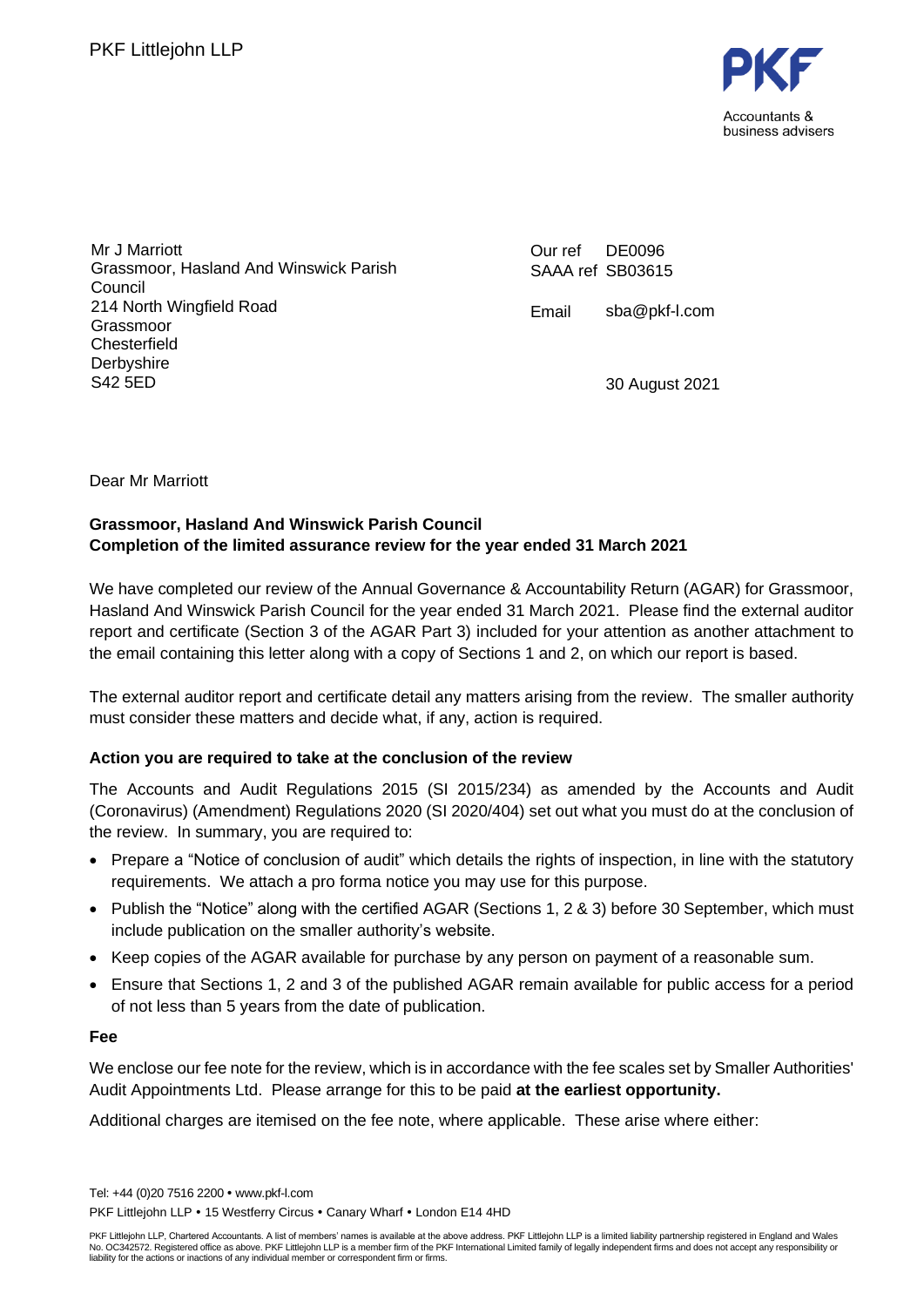- we were required to issue chaser letters and/or exercise our statutory powers due to a failure to provide an AGAR; or
- we had to seek clarification and/or correction to supporting documentation due to a mistake or omission by the smaller authority; or
- it was necessary for us to undertake additional work.

*Please return the remittance advice with your payment, which should be sent to:* **PKF Littlejohn LLP,**  Ref: Credit control (SBA), 5<sup>th</sup> Floor, 15 Westferry Circus, Canary Wharf, London, E14 4HD. Please include the reference DE0096 or Grassmoor, Hasland And Winswick Parish Council as a reference when paying by BACS.

#### **Timetable for 2021/22**

Next year we plan to set a submission deadline for the return of the completed AGAR Part 3 and associated documents (or Certificate of Exemption) in the usual way and this is expected to be Friday 1 July 2022. It is anticipated that the instructions will be sent out during March 2022, subject to arrangements for the 2021/22 AGARs and Certificates of Exemption being finalised by Smaller Authorities' Audit Appointments Limited (SAAA). Our instructions will cover any changes about which smaller authorities need to be aware.

- The smaller authority must inform the electorate of a single period of 30 working days during which public rights may be exercised. This information **must be published at least the day before** the inspection period commences;
- The inspection period **must** include the first 10 working days of July 2022, i.e. 1 to 14 July inclusive. In practice this means that public rights may be exercised:
	- o at the earliest, between Friday 3 June and Thursday 14 July 2022; and
	- o at the latest, between Friday 1 July and Thursday 11 August 2022.

As in previous years, in order to assist you in this process we plan to include a pro forma template notice with a suggested inspection period on our website. On submitting your AGAR and associated documentation, as was the case for this year, we will need you to either confirm that the suggested dates have been adopted or inform us of the alternative dates selected.

#### **Feedback on 2020/21**

Please note that if you wish to provide feedback, our satisfaction survey template can be used, which is available on our website on this page: https://www.pkf-l.com/services/limited-assurance-regime/usefulinformation-and-links/

Yours sincerely

 $AF LHQL LL$ 

PKF Littlejohn LLP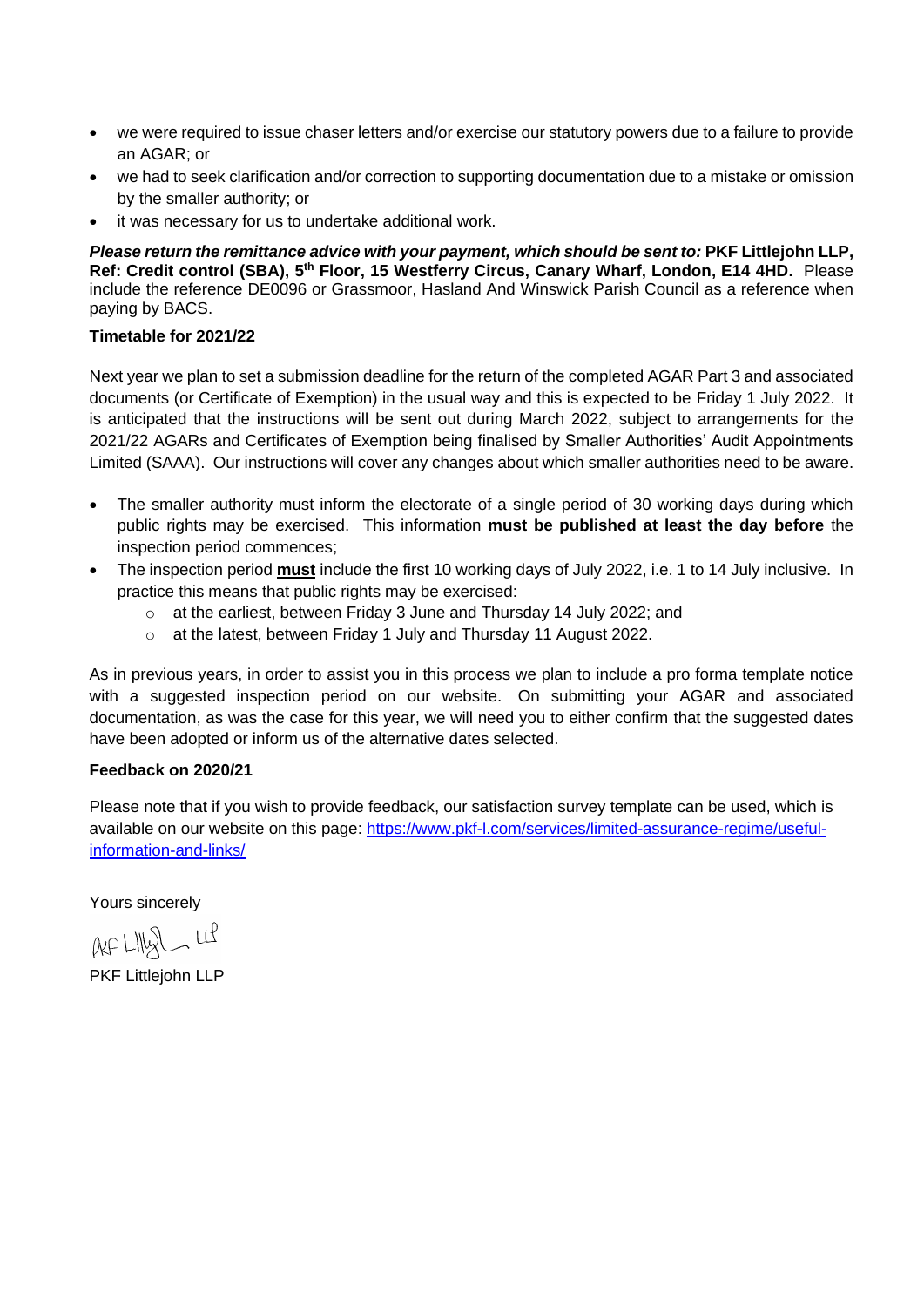## **Grassmoor, Hasland And Winswick Parish Council**

## **Notice of conclusion of audit**

## **Annual Governance & Accountability Return for the year ended 31 March 2021**

Sections 20(2) and 25 of the Local Audit and Accountability Act 2014

Accounts and Audit Regulations 2015 (SI 2015/234)

|                                                                              |                                                  |                                                                                                                                                                                                  |                                                                  | <b>Notes</b> |                                                                                                                                                                                                                                                                                                                                  |
|------------------------------------------------------------------------------|--------------------------------------------------|--------------------------------------------------------------------------------------------------------------------------------------------------------------------------------------------------|------------------------------------------------------------------|--------------|----------------------------------------------------------------------------------------------------------------------------------------------------------------------------------------------------------------------------------------------------------------------------------------------------------------------------------|
| 1.                                                                           | accounts have been published.                    | The audit of accounts for Grassmoor, Hasland And Winswick Parish<br><b>Council</b> for the year ended 31 March 2021 has been completed and the                                                   |                                                                  |              | This notice and Sections 1, 2 & 3<br>of the AGAR must be published<br>by 30 September. This must<br>include publication on the<br>smaller authority's website.<br>The smaller authority must<br>decide how long to publish the<br>Notice for; the AGAR and<br>external auditor report must be<br>publicly available for 5 years. |
| 2.                                                                           |                                                  | The Annual Governance & Accountability Return is available for<br>inspection by any local government elector of the area of Grassmoor,<br>Hasland And Winswick Parish Council on application to: |                                                                  |              |                                                                                                                                                                                                                                                                                                                                  |
| (a)                                                                          | Mr J S Marriott - Responsible Financial Officer  |                                                                                                                                                                                                  |                                                                  |              | (a) Insert the name, position and                                                                                                                                                                                                                                                                                                |
|                                                                              | 214 North Wingfield Road, Grassmoor,             |                                                                                                                                                                                                  |                                                                  |              | address of the person to whom                                                                                                                                                                                                                                                                                                    |
|                                                                              | Chesterfield                                     |                                                                                                                                                                                                  |                                                                  |              | local government electors should<br>apply to inspect the AGAR                                                                                                                                                                                                                                                                    |
|                                                                              | <b>S42 5ED</b>                                   |                                                                                                                                                                                                  |                                                                  |              |                                                                                                                                                                                                                                                                                                                                  |
| (b)                                                                          | 10:00 AM to 4:00 PM Monday to Thursday inclusive |                                                                                                                                                                                                  |                                                                  |              | (b) Insert the hours during which<br>inspection rights may be<br>exercised                                                                                                                                                                                                                                                       |
| 3.                                                                           |                                                  | Copies will be provided to any person on payment of $£1.00$ (c) for each<br>copy of the Annual Governance & Accountability Return.                                                               |                                                                  |              | (c) Insert a reasonable sum for<br>copying costs                                                                                                                                                                                                                                                                                 |
| Mr J S Marriott - Responsible Financial Officer<br>Announcement made by: (d) |                                                  |                                                                                                                                                                                                  | (d) Insert the name and position of<br>person placing the notice |              |                                                                                                                                                                                                                                                                                                                                  |
|                                                                              | Date of announcement: (e)                        | 9th September 2021                                                                                                                                                                               |                                                                  |              | (e) Insert the date of placing of the<br>notice                                                                                                                                                                                                                                                                                  |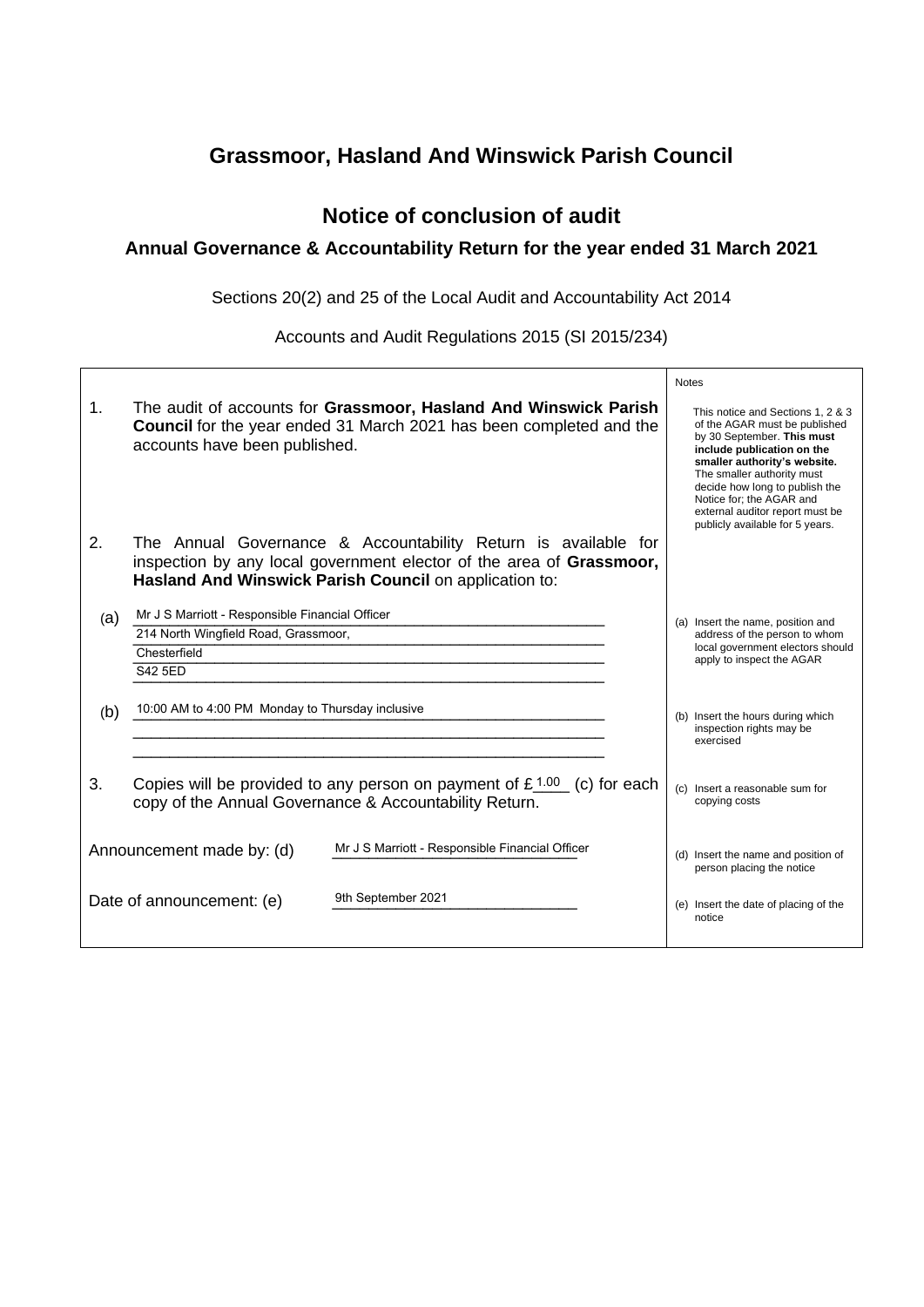

| Mr J Marriott<br>Grassmoor, Hasland And Winswick Parish | Our ref  | DE0096                            |
|---------------------------------------------------------|----------|-----------------------------------|
| Council                                                 | SAAA ref | SB03615<br>Invoice no: SB20211002 |
| 214 North Wingfield Road                                |          |                                   |
| Grassmoor                                               | VAT no:  | GB 440 4982 50                    |
| Chesterfield                                            |          |                                   |
| Derbyshire                                              |          |                                   |
| S42 5ED                                                 | Email    | sba@pkf-l.com                     |

30 August 2021

# **INVOICE**

| Professional services rendered in connection with the following:                                      |           |
|-------------------------------------------------------------------------------------------------------|-----------|
| Limited assurance review of Annual Governance & Accountability Return for year<br>ended 31 March 2021 | £1,300.00 |
| Additional charges (where applicable) as detailed on attached appendix A                              | £0.00     |
| Additional fees (where applicable) as detailed by separate cover                                      | £0.00     |
| <b>TOTAL NET</b>                                                                                      | £1,300.00 |
| VAT @ 20%                                                                                             | £260.00   |
| <b>TOTAL PAYABLE</b>                                                                                  | £1,560.00 |

## **PAYMENT IS DUE ON RECEIPT OF INVOICE**

**For payments by cheque, please return the remittance advice with your payment to: PKF Littlejohn LLP, Credit Control (SBA), 5 th Floor, 15 Westferry Circus, Canary Wharf, London E14 4HD**

**For payments by credit transfer, our bank details are:-**

**HSBC Bank plc Sort Code: 40-02-31 Account number: 11070797 Account Name: PKF Littlejohn LLP Please include DE0096 or Grassmoor, Hasland And Winswick Parish Council as the reference.**

**For account queries, contact creditcontrol@pkf-l.com.**

Tel: +44 (0)20 7516 2200 www.pkf-l.com PKF Littlejohn LLP . 15 Westferry Circus . Canary Wharf . London E14 4HD

PKF Littlejohn LLP, Chartered Accountants. A list of members' names is available at the above address. PKF Littlejohn LLP is a limited liability partnership registered in England and Wales<br>No. OC342572. Registered office a liability for the actions or inactions of any individual member or correspondent firm or firms.